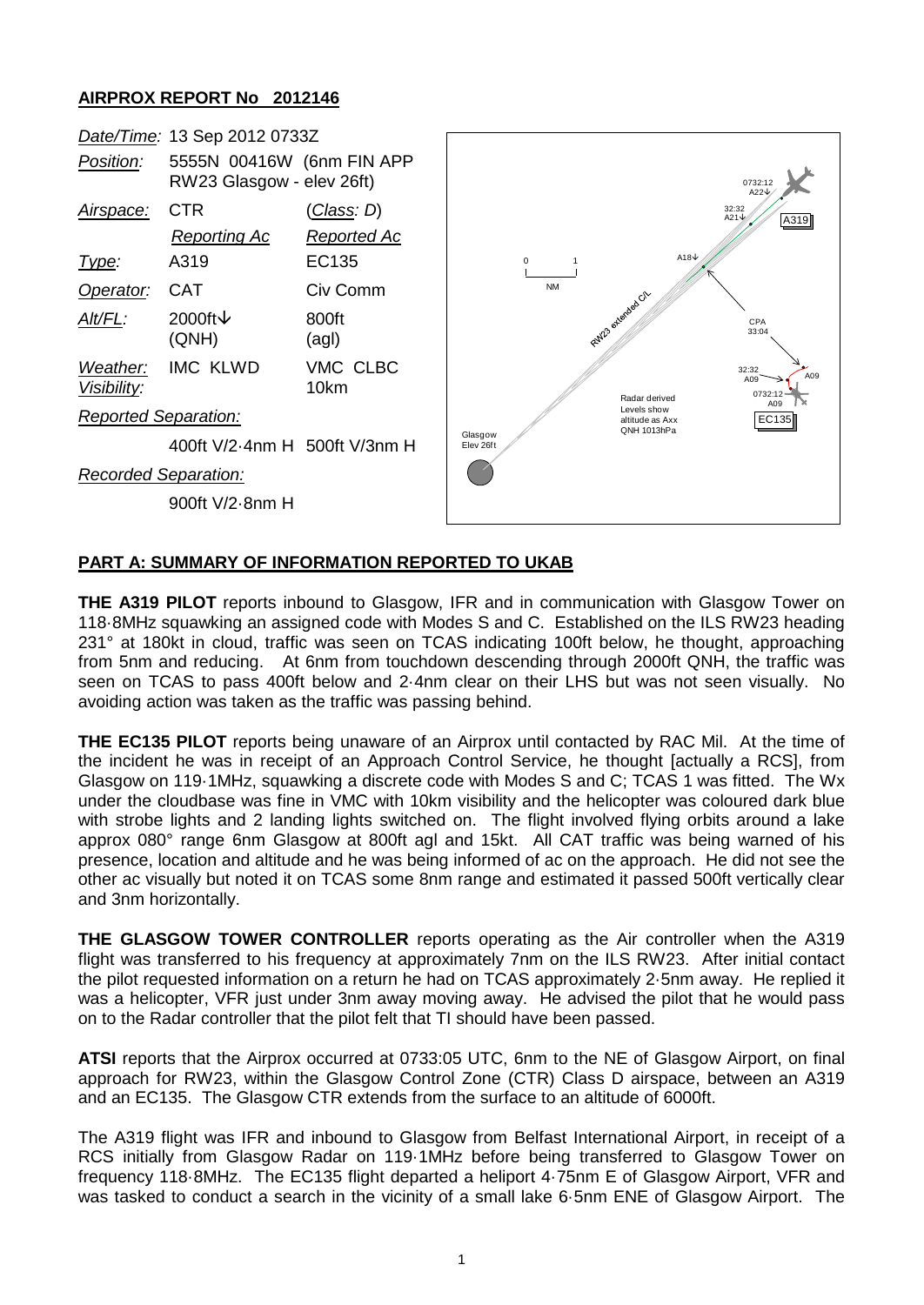EC135 flight was in receipt of a RCS from Glasgow Radar on frequency 119·1MHz. The controller workload for Radar and Aerodrome Control was reported as low with no unserviceabilities.

CAA ATSI had access to RT recordings for Glasgow Tower and Radar together with area radar recording and written reports from the controller, ATSU and from the 2 pilots concerned. The A319 pilot did not advise ATC of his intention to file an Airprox.

The Glasgow METAR was: EGPF 130720Z 23013KT 8000 VCSH SCT025 BKN037 11/09 Q1013=

At 0708:32, the EC135 pilot contacted Radar and reported getting airborne on task from a Helipad 4·75nm E Glasgow Airport. This required the EC135 crew to search for a missing person in the vicinity of a small lake situated 3NM SE of the RW23 C/L at a point 4·6nm from touchdown. The EC135 starts to show on radar at 0710:26 as it passes an altitude of 100ft in the climb, 4·4nm E of the airfield.

At 0712:17, the EC135 (squawk 0057), is shown on task commencing a RH orbit over the lake at an altitude of 900ft and position, 2·4nm SE of the RW23 C/L. An earlier inbound (squawk 4307) is shown on the ILS (Picture 1).



Picture 1. (0712:17)

At 0715:57, another earlier inbound (squawk 5014) is shown on the ILS, with the EC135, 2·4nm SE of the RW C/L at 800ft.

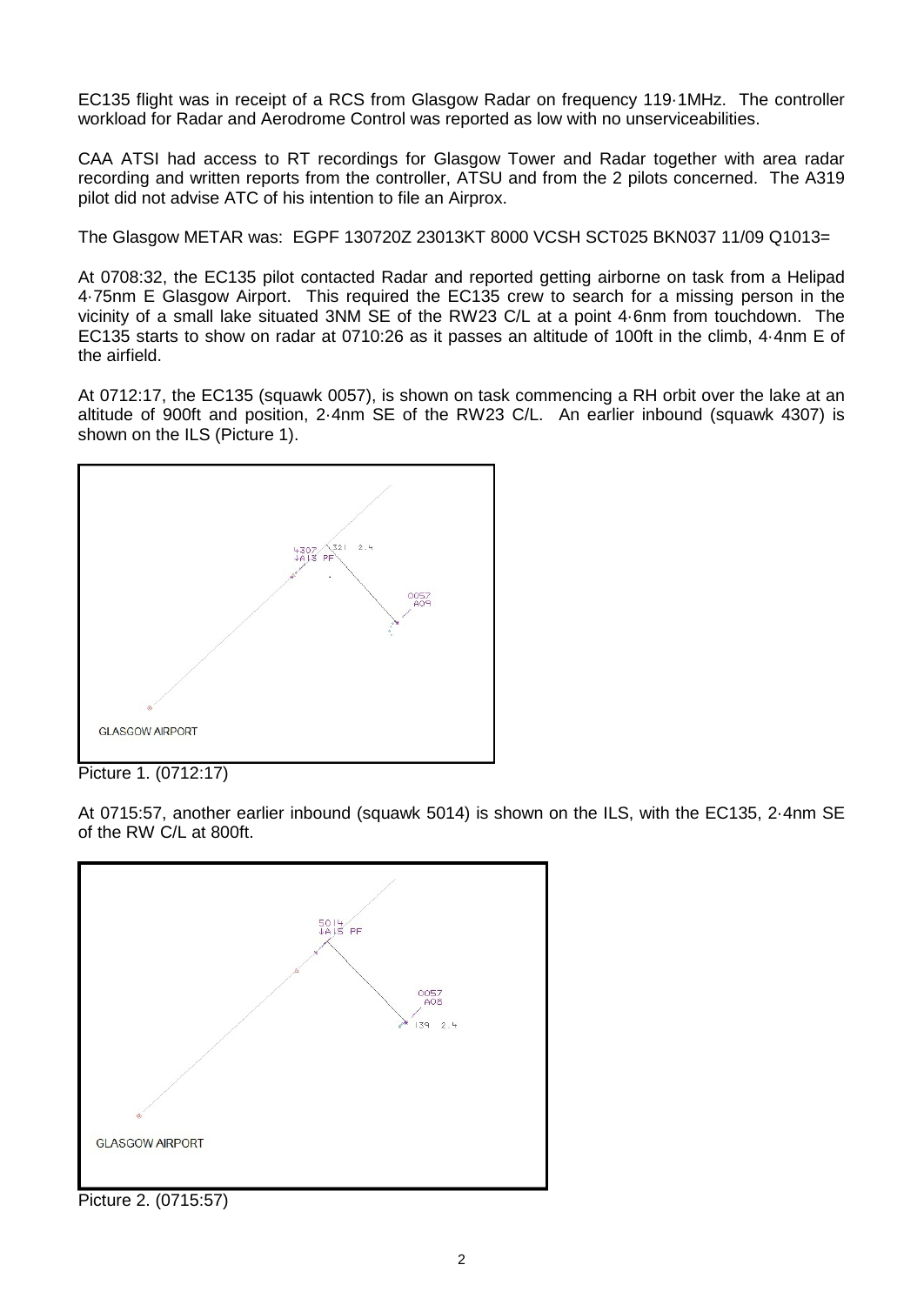At 0722:02, the A319 flight contacted Glasgow Radar and the controller advised, *"(A319 c/s) vectors for the ILS approach Runway two three information mike you're number one in traffic there's no speed restriction and you're approximately 46 miles from touchdown.*"

At 0730:01, radar shows the A319 (squawk 4362) passing an altitude of 3400ft, 10·9nm NE of the airfield. The EC135 is shown in a RH orbit around the lake at 700ft and positioned 2·7nm SE of the RW C/L (Picture 3).



Picture 3. (0730.01)

At 0730:03, the A319 flight is given a closing heading and instructed to report established on the LOC. Shortly afterwards the A319 flight is instructed to descend altitude 2000ft and cleared for the ILS approach RW23.

At 0732:12, the A319 is established on the localiser 7·5nm from touchdown at 2200ft, with the EC135 in the A319's half past 10 at a range of 3·7nm. The EC135 is in the RH orbit around the lake at 900ft and positioned 2·9nm from the C/L (Picture 4).



Picture 4. (0732:12)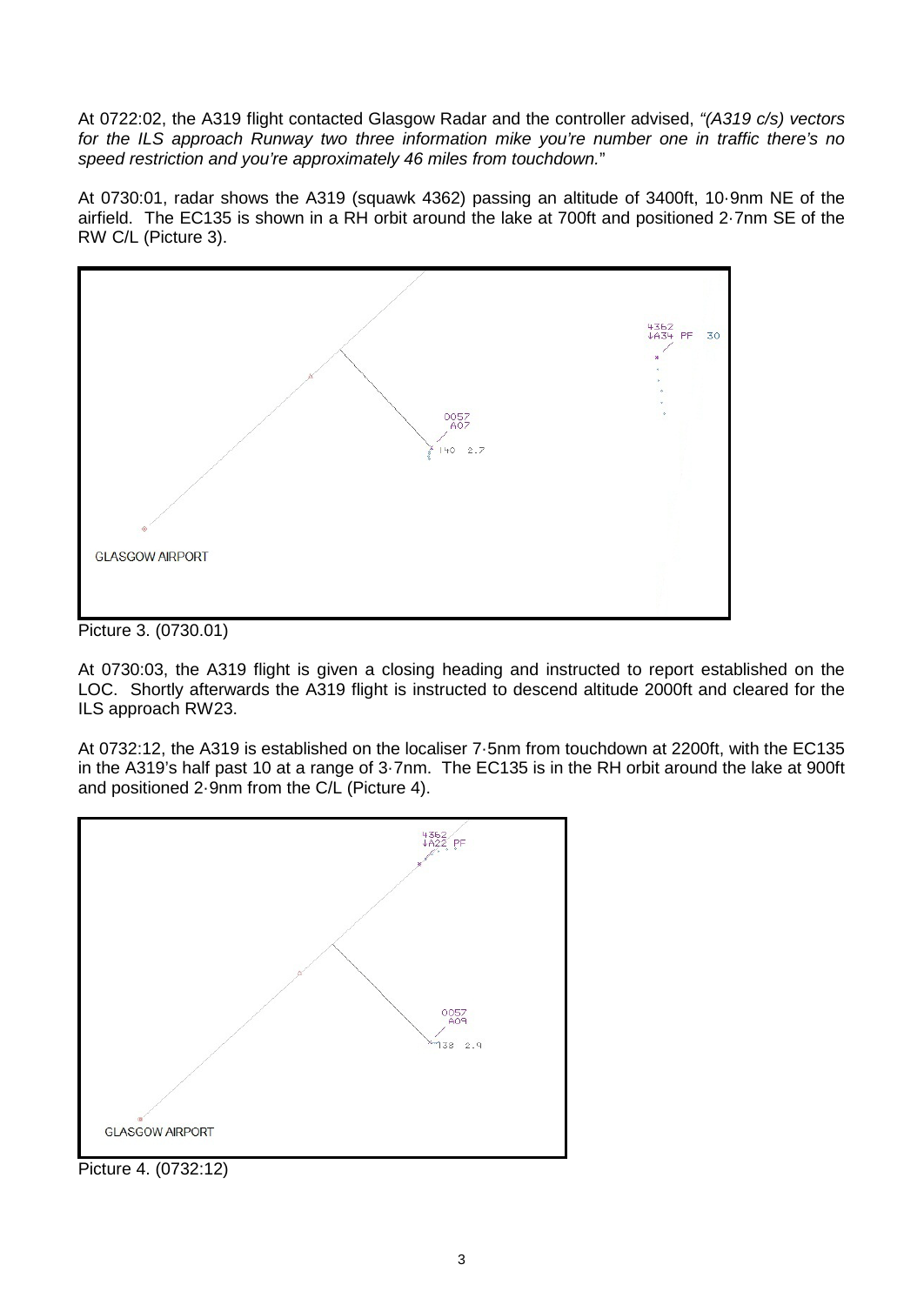The A319 was transferred to Glasgow Tower on frequency 118.8MHz. At 0732:31, the A319 flight is instructed to continue approach and 20sec later is cleared to land. At this point the distance between the 2 ac is 3·2nm.

At 0733:04, the A319 is 5·8nm from touchdown indicating 1800ft, with the EC135 in the A319's 9 o'clock at a range of 2·8nm (CPA), indicating 900ft. The EC135 is shown tracking NE (Picture 5).



Picture 5. (0733:04)

At 0733:11, the A319 crew advised, *"Glasgow Tower (A319 c/s) th – there's traffic on our TCAS two and a half miles away at seven hundred feet ????? six hundred feet are you working the traffic."* The Tower controller replied, *"(A319 c/s) there's traffic er working approach in your er nine o'clock at the moment just coming into your eight o'clock I think er er range about three miles moving away."* The A319 pilot responded, *"Yeah you might be able to see him but we can't see him."* The Tower controller informed the A319 pilot that he would pass on the message to the radar controllers.

At 0736:38, the Tower controller advised the A319 crew that the traffic mentioned was the EC135 operating VFR and just under 3nm away. The Tower controller added that TI would not normally be passed on such traffic, but that radar had agreed to pass TI to further inbounds if it was of concern.

At 0737:26, the EC135 pilot reported task complete and was shown to depart the area, landing at the City site at 0741:05.

During the ILS approach the crew of the A319 became concerned about the relative position of unknown traffic approaching them from the L and considered that the traffic was too close. The A319 pilot's written report indicated that TCAS showed the other ac 100ft below, approaching from 5nm, but that no avoiding action was required as the traffic was passing behind.

The Manual of Air Traffic Services (MATS) Part 1, states:

'Section 3, Chapter 4, Page 1, Paragraph 3:

The minimum services provided to VFR flights in Class D airspace are specified at Section 1, Chapter 2, paragraph 2. Separation standards are not prescribed for application by ATC between VFR flights or between VFR and IFR flights in Class D airspace. However, ATC has a responsibility to prevent collisions between known flights and to maintain a safe, orderly and expeditious flow of traffic. This objective is met by passing sufficient traffic information and instructions to assist pilots to 'see and avoid' each other as specified at Section 3, Chapter 1, paragraph 2.'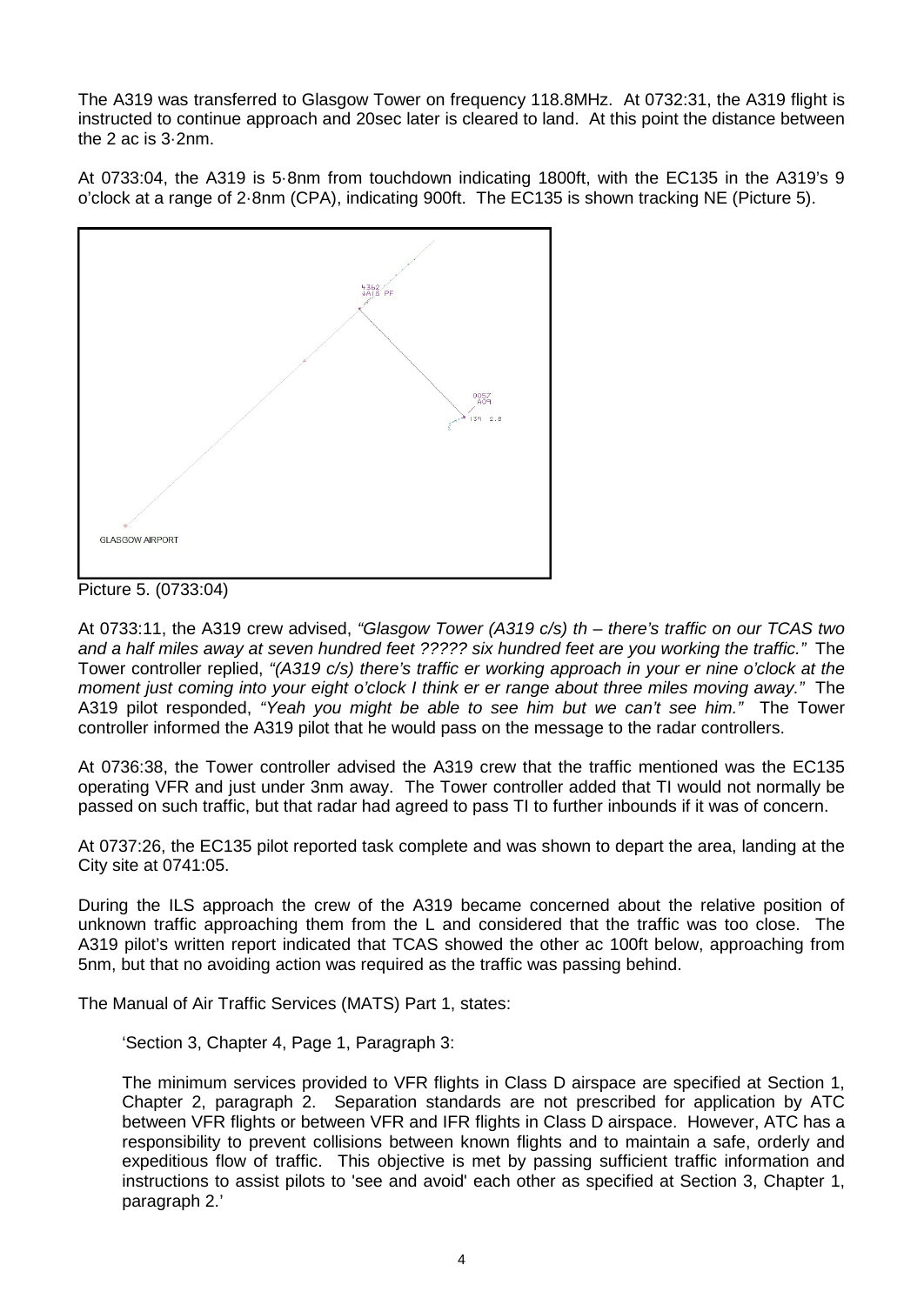The UK AIP ENR 1-4-5 (23 Aug 12) states:

'Separation within Class D Airspace:

IFR Flights

Separation provided between all IFR flights by ATC. Traffic information provided on conflicting **VFR Flights.** 

VFR Flights

Traffic information provided on IFR and other VFR flights to enable pilots to effect own traffic avoidance and integration.'

Had the EC135 flight been IFR, the required separation would have been 3nm or 1000ft. However, the EC135 flight was operating VFR and was being monitored by radar as it operated over the fixed geographical location. When the A319 flight was transferred to the Tower, separation was in excess of 3nm and 1000ft. The controller had judged that TI was not required. At the closest point the minimum separation was 2·8nm and 900ft.

The A319 crew was not aware of the EC135. The controller's workload was light and TI regarding the position and intentions of the EC135 would have aided the SA of the A319 crew. However, 3 previous arriving ac had not commented on the presence of the EC135 and this probably added weight to the controller's perception that the EC135 was not in conflict with traffic on the ILS. In response to the comment and concern of the A319 crew, the radar controller indicated that he would advise further inbounds.

The Airprox occurred when the A319 crew, unaware of the EC135, became concerned about the relative position and intentions of the EC135, which was operating O/H a geographical position, situated approximately 3nm SE of RW23 C/L. TI would have been helpful and would have aided the A319 crew's SA regarding the presence and intentions of the EC135. However the controller considered that the EC135, operating VFR at a safe distance, was not in conflict with ac on the ILS and judged that TI was not required.

## **PART B: SUMMARY OF THE BOARD'S DISCUSSIONS**

Information available included reports from the pilots of both ac, transcripts of the relevant RT frequencies, radar video recordings, reports from the air traffic controllers involved and reports from the appropriate ATC authorities.

CAT pilot Members noted that the EC135 was operating at an 'awkward' range from the RW23 FAT. The helicopter was orbiting a fixed location located 3nm away but during the orbit it flew <3nm from the C/L. The A319 crew operating under IFR would have been expecting 3nm separation from other IFR flights in CAS. However, within Class D airspace separation is not afforded to IFR flights from VFR flights; only TI will be passed on conflicting VFR traffic and traffic avoidance issued if requested. The Radar controller judged that the EC135 was operating at a safe distance from the C/L and was not a conflicting ac to the inbound IFR flights so that passing TI was not needed. This perception was reinforced by the lack of any comment from the crews of the previous 3 ac, also under IFR, landing ahead of the A319. The A319 flight was IMC in cloud during the ILS descent phase whilst the EC135 pilot was in VMC, clear below cloud. This would have made visual acquisition by either crew impossible until their ac were close to the CPA. However, the EC135's flightpath had caused the A319 crew concern when TCAS indicated the helicopter was converging and in confliction (<5nm and 100ft) whilst the A319 flight was established on the ILS. Members were acutely aware of the inaccuracies of TCAS equipment in azimuth when pilots are trying to gauge the relative bearing of traffic, particularly when one or both ac are turning and when at close range; the A319 crew's recollection of 100ft vertical separation could not be resolved as the EC135 is shown maintaining